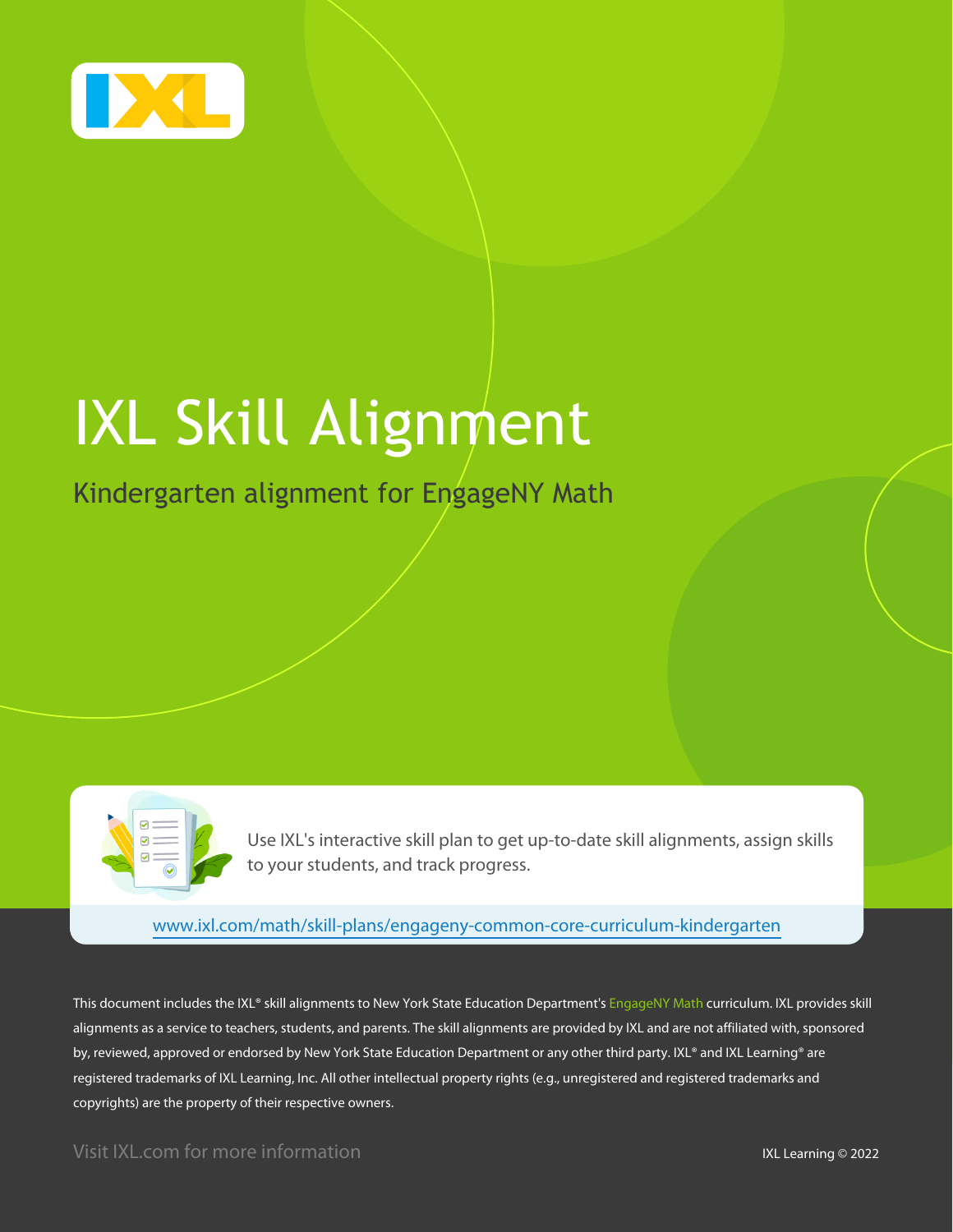

## **Module 1** Numbers to 10

| <b>Textbook section</b>                                                                     | <b>IXL skills</b>                                                                                                                                                                                                                                                                                                                                                                                                                                                             |
|---------------------------------------------------------------------------------------------|-------------------------------------------------------------------------------------------------------------------------------------------------------------------------------------------------------------------------------------------------------------------------------------------------------------------------------------------------------------------------------------------------------------------------------------------------------------------------------|
| <b>Topic A: Attributes of Two Related Objects</b>                                           | 1. Same H8J                                                                                                                                                                                                                                                                                                                                                                                                                                                                   |
|                                                                                             | Also consider<br>• Different 8U4<br><b>Same and different 6XZ</b>                                                                                                                                                                                                                                                                                                                                                                                                             |
| <b>Topic B:</b> Classify to Make Categories and Count                                       | 1. Learn to count to 3 VPL<br>2. Count pictures - up to 3 XZY<br>3. Represent numbers with pictures - up to 3 S66<br>4. Classify shapes by color 8JL<br>5. Classify and sort by color VUU<br>6. Classify and sort by shape 9UK<br>7. Classify and sort RPB                                                                                                                                                                                                                    |
|                                                                                             | Also consider<br>• Count using stickers - up to 3 7A3                                                                                                                                                                                                                                                                                                                                                                                                                         |
| <b>Topic C:</b> Numbers to 5 in Different Configurations,<br>Math Drawings, and Expressions | 1. Count on ten frames - up to 3 HV8<br>2. Show numbers on ten frames - up to 3 HAZ<br>3. Learn to count to 5 94J<br>4. Count pictures - up to 5 EAM<br>5. Count on ten frames - up to 5 QJR<br>6. Represent numbers with pictures - up to 5 85U<br>Also consider<br>• Count using stickers - up to 3 7A3<br>• Count using stickers - up to 5 BRM<br>Show numbers on ten frames - up to 5 WSY<br>$\bullet$<br>Make a number using addition - sums up to<br>5 B <sub>2</sub> L |
| <b>Topic D:</b> The Concept of Zero and Working with<br>Numbers 0-5                         | 1. Count dots - 0 to 5 KNS                                                                                                                                                                                                                                                                                                                                                                                                                                                    |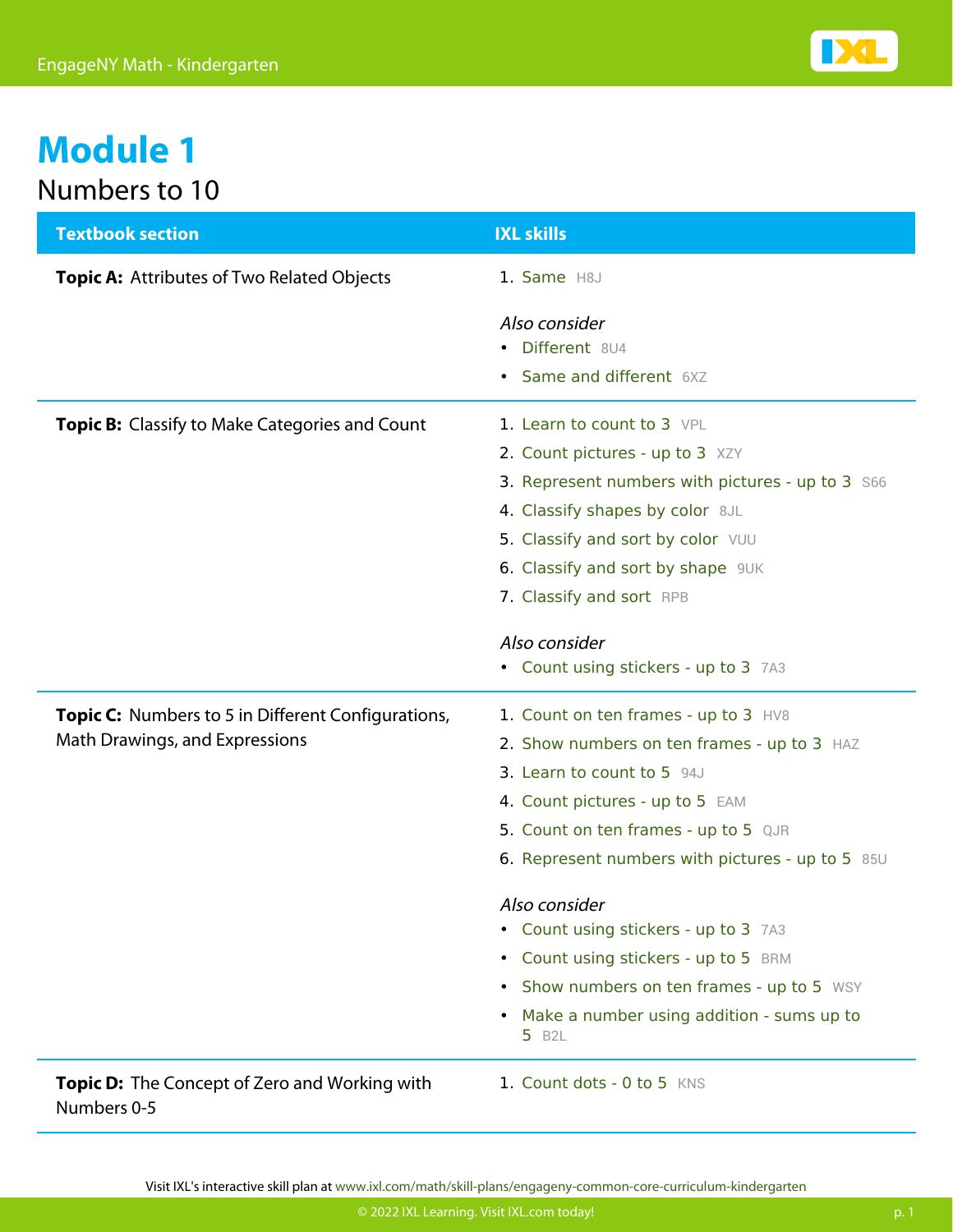#### **Topic E:** Working with Numbers 6-8 in Different Configurations

| <b>Topic F:</b> Working with Numbers 9-10 in Different<br>Configurations | 1. Learn to count to 10 SLE<br>2. Count pictures - up to 10 WVJ<br>3. Count dots - up to 10 WNL<br>4. Count blocks - up to 10 DB8<br>5. Count using stickers - up to 10 VNE<br>6. Count on ten frames - up to 10 QQQ<br>7. Show numbers on ten frames - up to 10 TGW<br>8. Represent numbers - up to 10 UJH |
|--------------------------------------------------------------------------|-------------------------------------------------------------------------------------------------------------------------------------------------------------------------------------------------------------------------------------------------------------------------------------------------------------|
| <b>Topic G:</b> One More with Numbers 0-10                               | 1. One more on frames - up to 5 Z6Y<br>2. One more on frames - up to 10 EUM<br>3. Count forward - up to 10 MFP<br>4. Complete a sequence - up to 10 5A2<br>Also consider<br>• Count up - up to 10 BEC                                                                                                       |
| <b>Topic H:</b> One Less with Numbers 0-10                               | 1. One less on frames - up to 5 MVT<br>2. One less on frames - up to 10 CYU                                                                                                                                                                                                                                 |

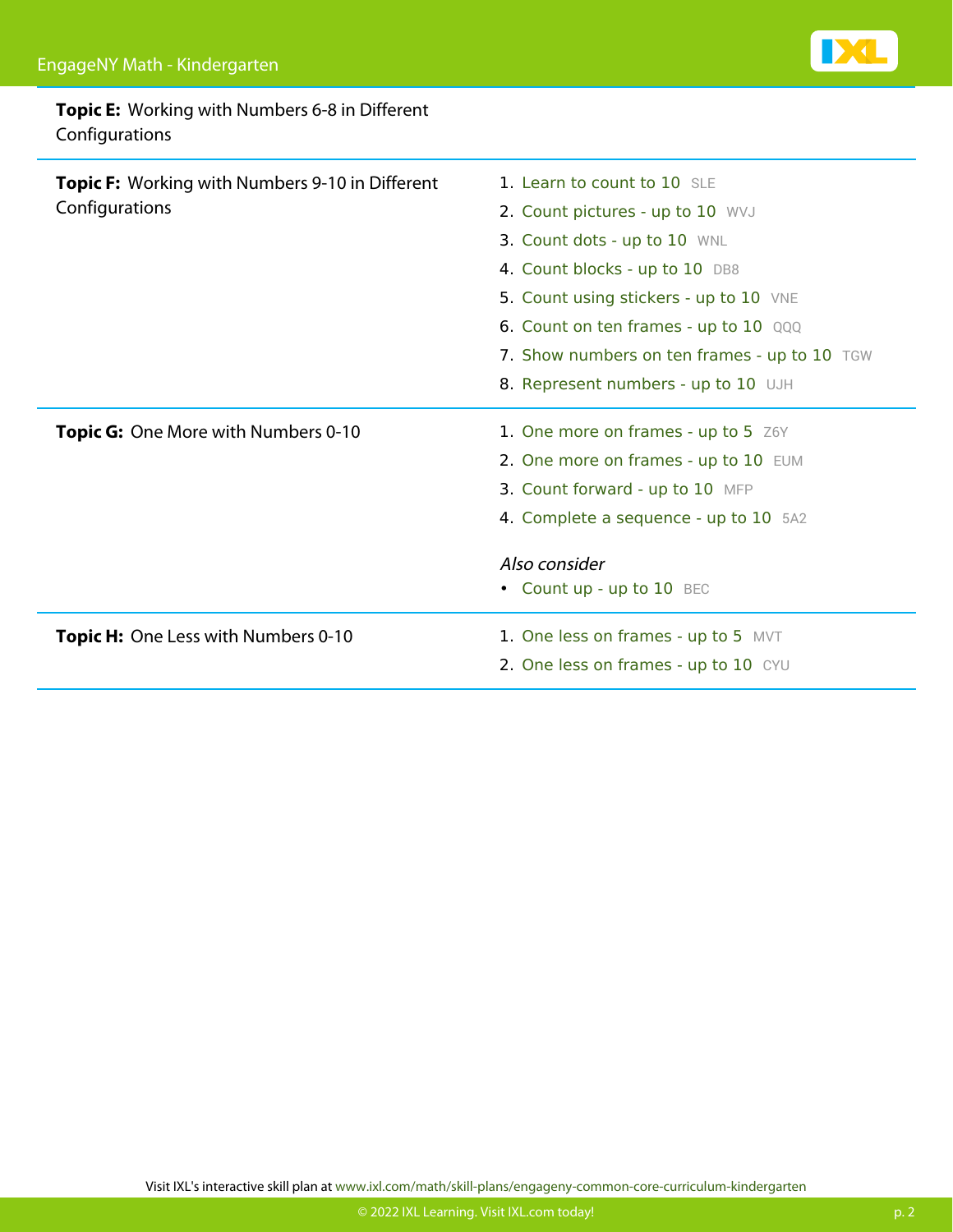

## Two-Dimensional and Three-Dimensional Shapes

| <b>Textbook section</b>                                         | <b>IXL skills</b>                              |
|-----------------------------------------------------------------|------------------------------------------------|
| Topic A: Two-Dimensional Flat Shapes                            | 1. Above and below 9DZ                         |
|                                                                 | 2. Beside and next to 5JY                      |
|                                                                 | 3. Name the two-dimensional shape MCW          |
|                                                                 | 4. Circles ASA                                 |
|                                                                 | 5. Hexagons ZQE                                |
|                                                                 | 6. Select two-dimensional shapes QRY           |
|                                                                 | 7. Count sides and corners UX9                 |
|                                                                 | 8. Compare sides and corners UXY               |
|                                                                 | Also consider                                  |
|                                                                 | • Squares 2WP                                  |
|                                                                 |                                                |
| <b>Topic B:</b> Three-Dimensional Solid Shapes                  | 1. Above and below - find solid figures 5YQ    |
|                                                                 | 2. Beside and next to - find solid figures YYL |
|                                                                 | 3. Name the three-dimensional shape 2FZ        |
|                                                                 | 4. Spheres WHV                                 |
|                                                                 | 5. Cubes FS7                                   |
|                                                                 | 6. Cones CFP                                   |
|                                                                 | 7. Cylinders HNK                               |
|                                                                 | 8. Select three-dimensional shapes QAV         |
|                                                                 | 9. Shapes of everyday objects I ZRS            |
|                                                                 | 10. Shapes of everyday objects II E2G          |
| Topic C: Two-Dimensional and Three-Dimensional<br><b>Shapes</b> | 1. Identify shapes traced from solids MQE      |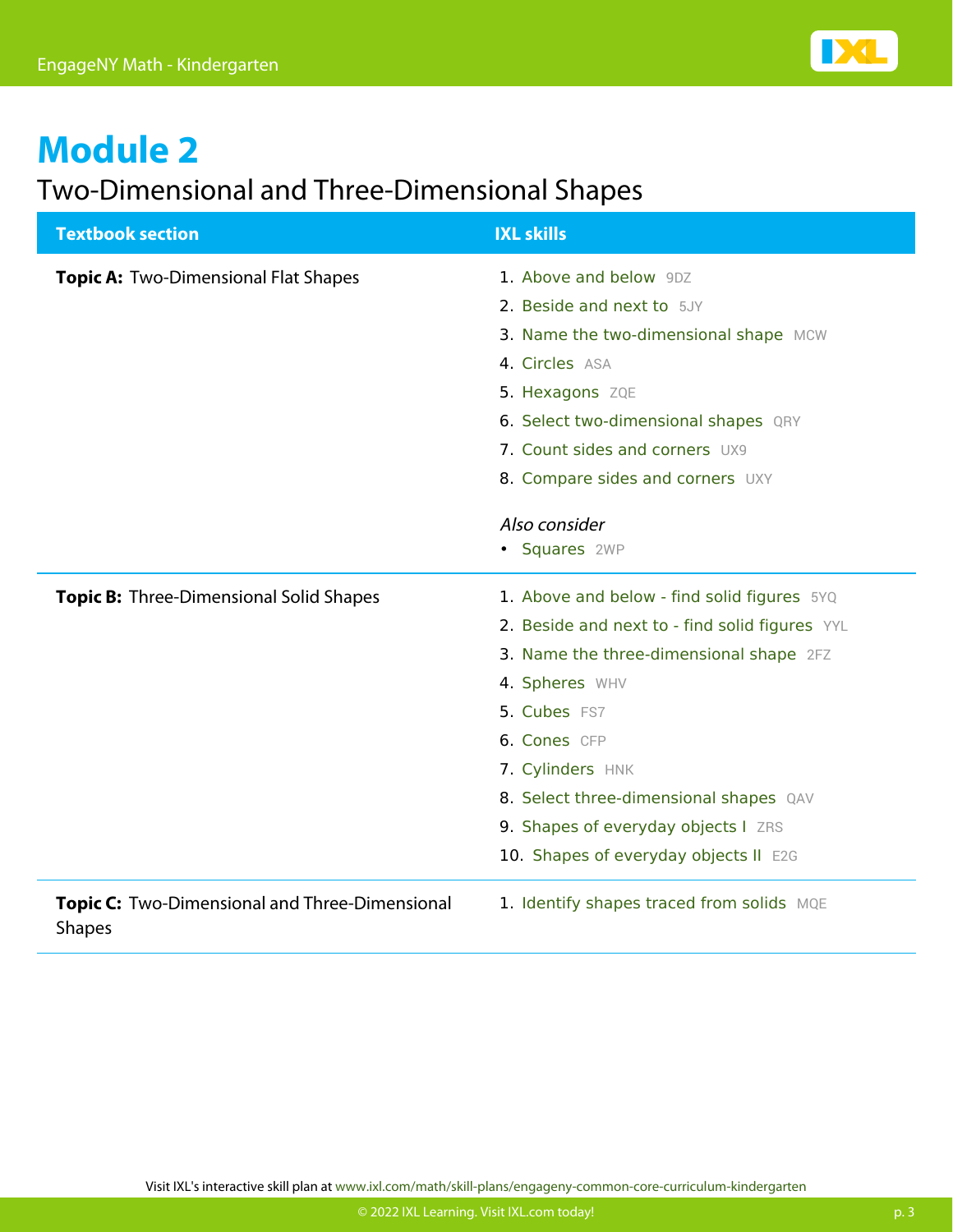

## Comparison of Length, Weight, Capacity, and Numbers to 10

| <b>Textbook section</b>                                                      | <b>IXL skills</b>                                                                                                                                                                                                                                                                                                                                                                                                                                                      |
|------------------------------------------------------------------------------|------------------------------------------------------------------------------------------------------------------------------------------------------------------------------------------------------------------------------------------------------------------------------------------------------------------------------------------------------------------------------------------------------------------------------------------------------------------------|
| Topic A: Comparison of Length and Height                                     |                                                                                                                                                                                                                                                                                                                                                                                                                                                                        |
| Topic B: Comparison of Length and Height of<br>Linking Cube Sticks Within 10 |                                                                                                                                                                                                                                                                                                                                                                                                                                                                        |
| <b>Topic C: Comparison of Weight</b>                                         |                                                                                                                                                                                                                                                                                                                                                                                                                                                                        |
| <b>Topic D:</b> Comparison of Volume                                         | 1. Holds more or less 9KH                                                                                                                                                                                                                                                                                                                                                                                                                                              |
| <b>Topic E:</b> Are There Enough?                                            | 1. Are there enough? SL5                                                                                                                                                                                                                                                                                                                                                                                                                                               |
|                                                                              | Also consider<br>• Fewer and more - compare by matching 7YV<br>• Fewer and more - compare by counting Y2E<br>• Fewer and more - compare in a mixed<br>group 7MY<br>• Fewer, more, and same FLW                                                                                                                                                                                                                                                                         |
| Topic F: Comparison of Sets Within 10                                        | 1. One more with pictures - up to 5 YAE<br>2. One more on frames - up to 5 Z6Y<br>3. One less with pictures - up to 5 97D<br>4. One less on frames - up to 5 MVT<br>5. One more with pictures - up to 10 7MC<br>6. One more on frames - up to 10 EUM<br>7. One less with pictures - up to 10 KUP<br>8. One less on frames - up to 10 CYU<br>Also consider<br>• One more and one less with pictures - up to<br>10 HC7<br>One more and one less on frames - up to 10 6QC |

**Topic G:** Comparison of Numerals

Visit IXL's interactive skill plan at [www.ixl.com/math/skill-plans/engageny-common-core-curriculum-kindergarten](https://www.ixl.com/math/skill-plans/engageny-common-core-curriculum-kindergarten)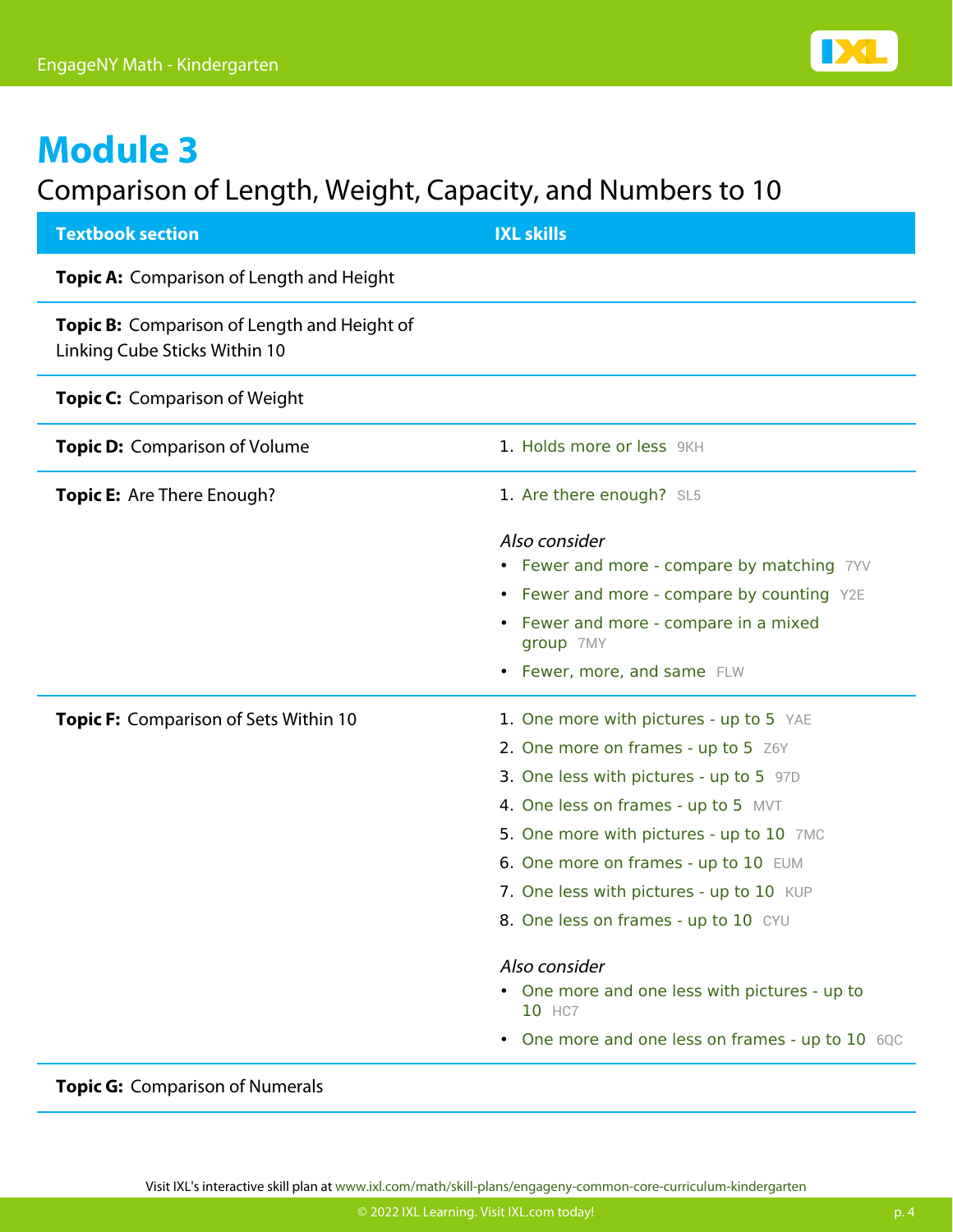#### **Topic H:** Clarification of Measurable Attributes



Visit IXL's interactive skill plan at [www.ixl.com/math/skill-plans/engageny-common-core-curriculum-kindergarten](https://www.ixl.com/math/skill-plans/engageny-common-core-curriculum-kindergarten)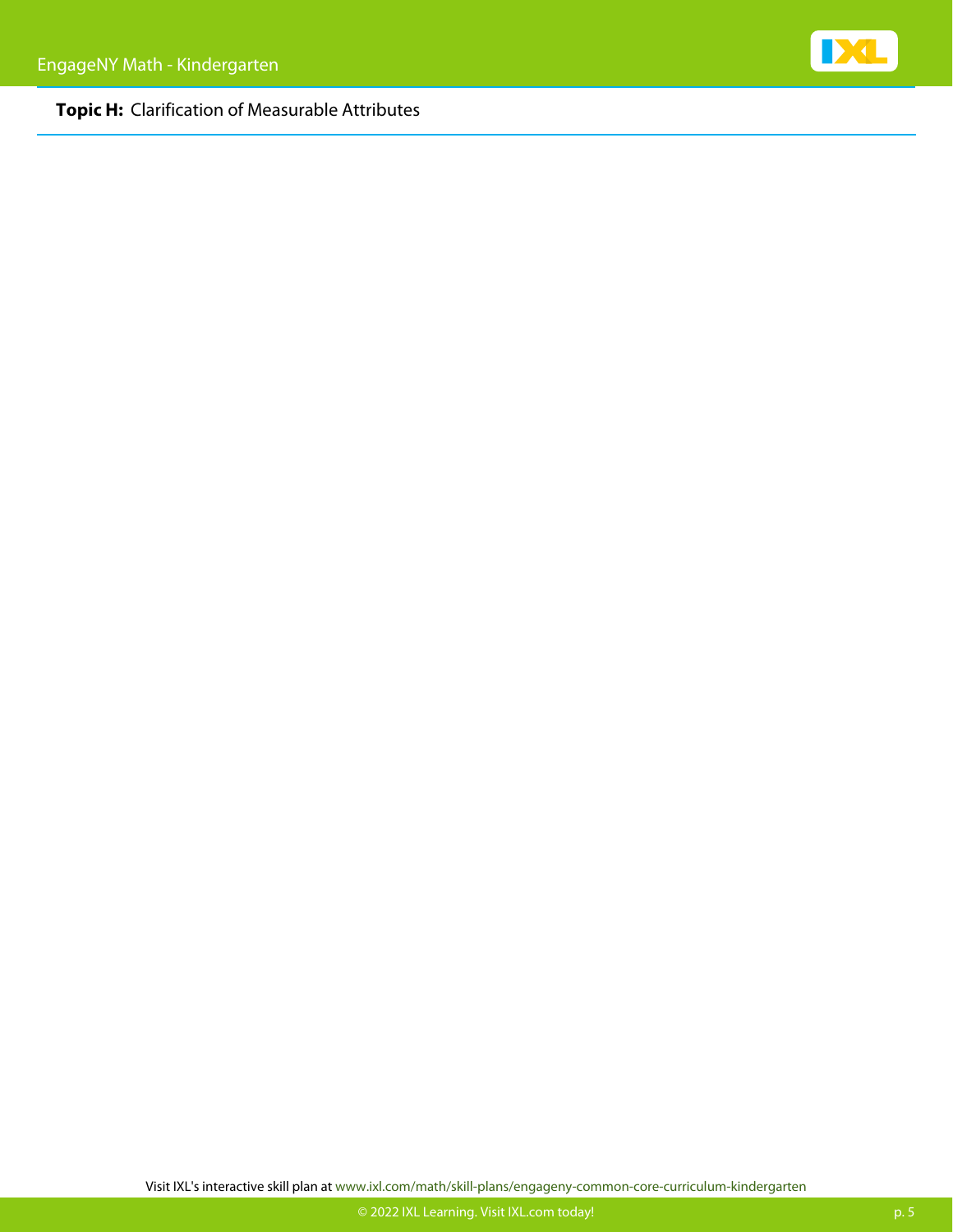### Number Pairs, Addition and Subtraction to 10

| <b>Textbook section</b>                                                   | <b>IXL skills</b>                                              |
|---------------------------------------------------------------------------|----------------------------------------------------------------|
| <b>Topic A:</b> Compositions and Decompositions of 2, 3,<br>4, and 5      |                                                                |
| <b>Topic B:</b> Decompositions of 6, 7, and 8 into<br><b>Number Pairs</b> |                                                                |
| <b>Topic C:</b> Addition with Totals of 6, 7, and 8                       |                                                                |
| <b>Topic D:</b> Subtraction from Numbers to 8                             | 1. Subtraction sentences up to 5: which model<br>matches? B55  |
|                                                                           | Also consider                                                  |
|                                                                           | • Subtract with pictures - numbers up to 5 FSM                 |
|                                                                           | • Subtraction word problems - numbers up to<br><b>5</b> 63S    |
| Topic E: Decompositions of 9 and 10 into Number<br>Pairs                  |                                                                |
| <b>Topic F:</b> Addition with Totals of 9 and 10                          |                                                                |
| <b>Topic G:</b> Subtraction from 9 and 10                                 | 1. Add two numbers - sums up to 5 YAX                          |
|                                                                           | 2. Subtract - numbers up to 5 6R6                              |
|                                                                           | 3. Subtraction sentences up to 10: which model<br>matches? UFH |
|                                                                           | Also consider                                                  |
|                                                                           | • Subtract with pictures - numbers up to 10 5KG                |
|                                                                           | • Subtraction word problems - numbers up to<br>10 QBY          |
| <b>Topic H:</b> Patterns with Adding 0 and 1 and                          | 1. Count to fill a ten frame 2U3                               |
| Making 10                                                                 | 2. Add two numbers - sums up to 5 YAX                          |
|                                                                           | Also consider                                                  |
|                                                                           | • Complete the addition sentence - make 10 CB8                 |

Visit IXL's interactive skill plan at [www.ixl.com/math/skill-plans/engageny-common-core-curriculum-kindergarten](https://www.ixl.com/math/skill-plans/engageny-common-core-curriculum-kindergarten)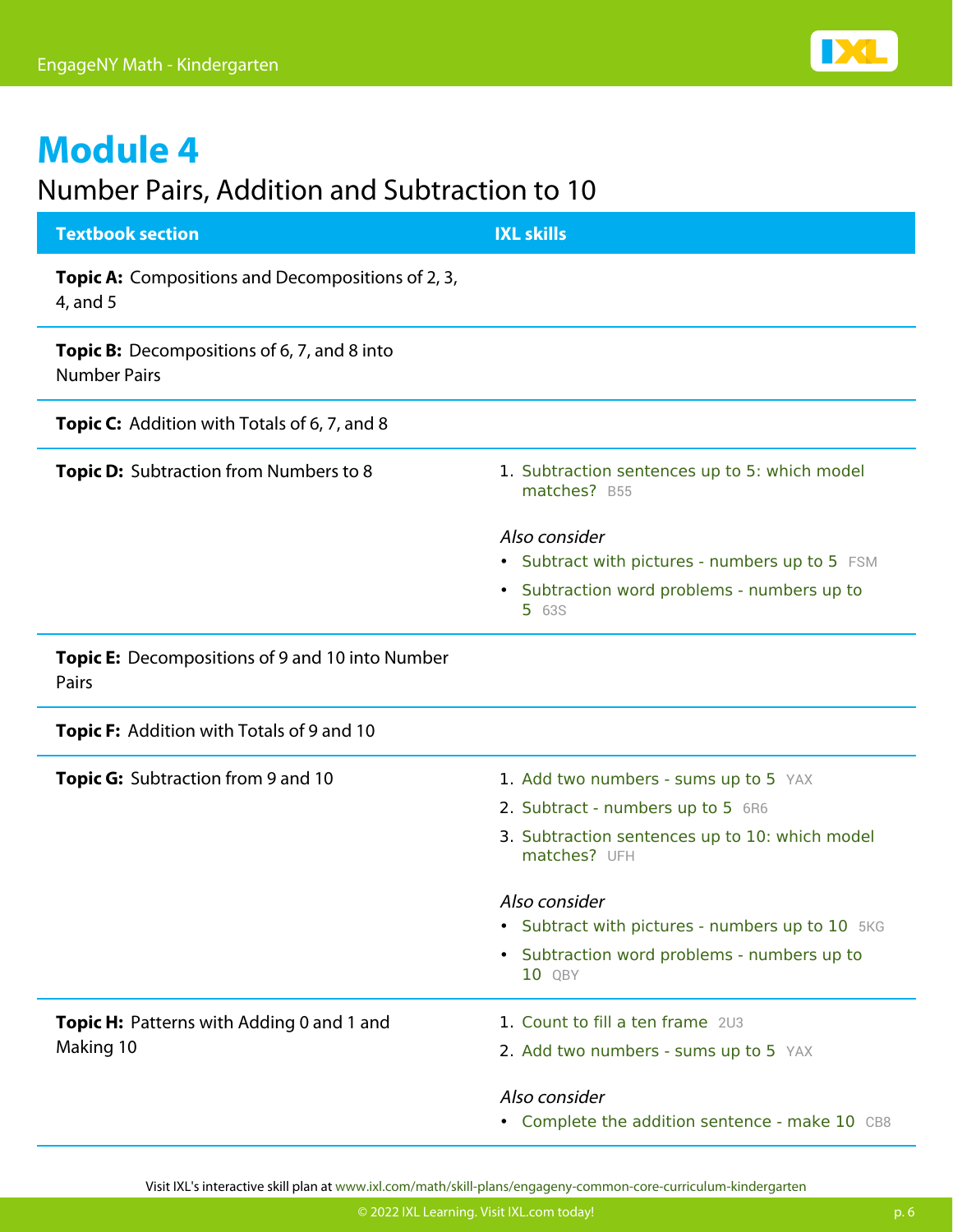

## Numbers 10-20 and Counting to 100

| <b>Textbook section</b>                                                                                  | <b>IXL skills</b>                                                                   |
|----------------------------------------------------------------------------------------------------------|-------------------------------------------------------------------------------------|
| Topic A: Count 10 Ones and Some Ones                                                                     |                                                                                     |
| Topic B: Compose Numbers 11-20 from 10 Ones<br>and Some Ones; Represent and Write Teen<br><b>Numbers</b> | 1. Show numbers on ten frames - up to 20 HZM<br>2. Represent numbers - up to 20 HTQ |
|                                                                                                          |                                                                                     |
| Topic C: Decompose Numbers 11-20, and Count to                                                           | 1. Count to 20 2JV                                                                  |
| Answer 'How Many?' Questions in Varied                                                                   | 2. Count dots - 0 to 20 7T4                                                         |
| Configurations                                                                                           | 3. Count on ten frames - up to 20 FTY                                               |
|                                                                                                          | 4. Count up - up to 20 KYB                                                          |
|                                                                                                          | 5. Count blocks - up to 20 2W4                                                      |
|                                                                                                          | Also consider                                                                       |
|                                                                                                          | • Count forward - up to 20 VXC                                                      |
|                                                                                                          | • Count forward and backward - up to 20 BGW                                         |
|                                                                                                          | • Complete a sequence - up to 20 ZYR                                                |
| Topic D: Extend the Say Ten and Regular Count                                                            | 1. Count on ten frames - up to 30 RE2                                               |
| Sequence to 100                                                                                          | 2. Count groups of ten 6J5                                                          |
|                                                                                                          | 3. Count to 100 9PV                                                                 |
|                                                                                                          | 4. Count blocks - up to 30 BD5                                                      |
|                                                                                                          | 5. Count blocks - up to 100 ZKS                                                     |
|                                                                                                          | 6. Learn to skip-count by tens 5RK                                                  |
|                                                                                                          | 7. Skip-count by tens W6M                                                           |
|                                                                                                          | Also consider                                                                       |
|                                                                                                          | • Counting on the hundred chart LGT                                                 |
| Topic E: Represent and Apply Compositions and                                                            |                                                                                     |

Decompositions of Teen Numbers